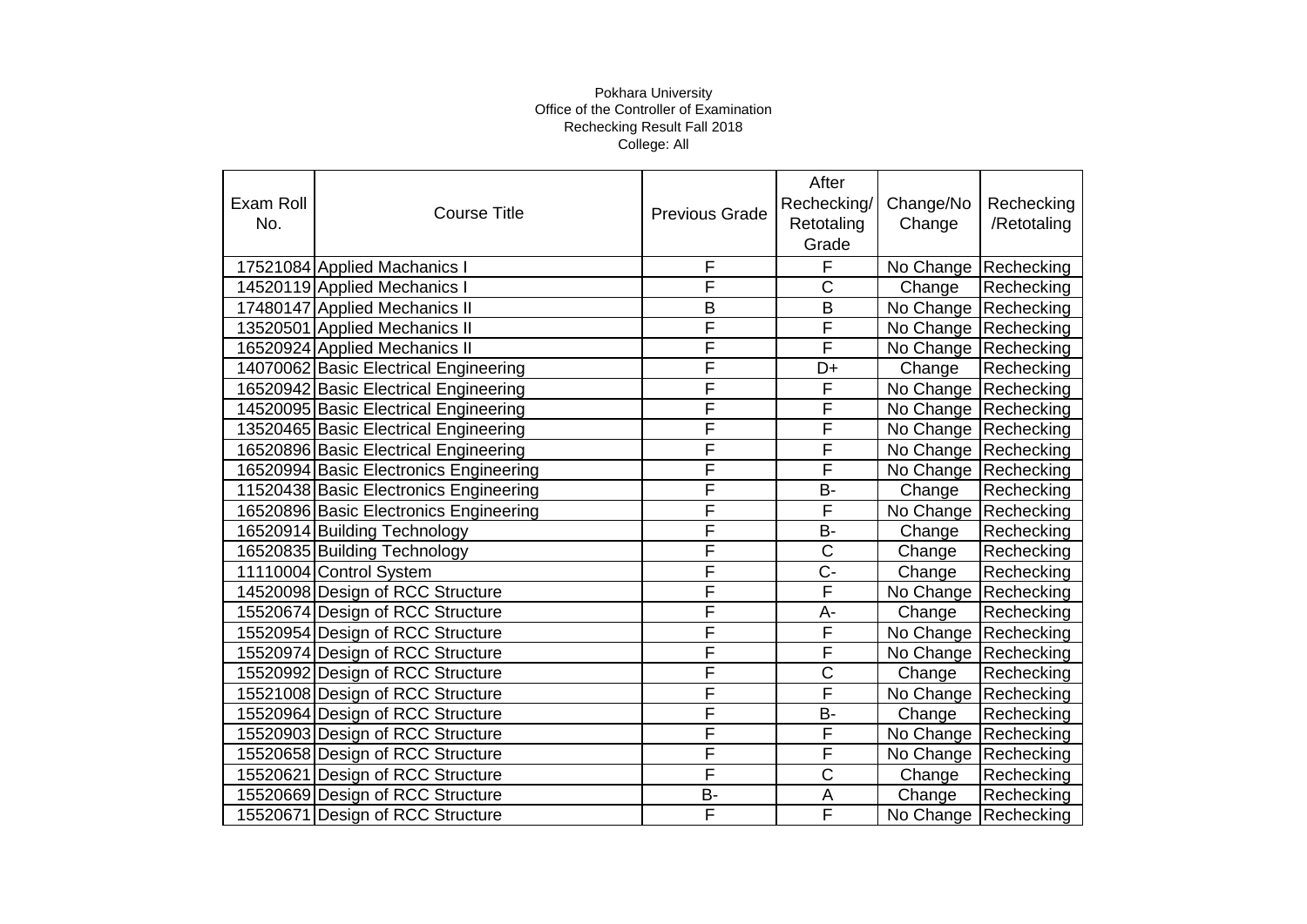|           |                                                 |                       | After                   |           |                        |
|-----------|-------------------------------------------------|-----------------------|-------------------------|-----------|------------------------|
| Exam Roll | <b>Course Title</b>                             | <b>Previous Grade</b> | Rechecking/             | Change/No | Rechecking             |
| No.       |                                                 |                       | Retotaling              | Change    | /Retotaling            |
|           |                                                 |                       | Grade                   |           |                        |
|           | 15520608 Design of RCC Structure                | F                     | <b>B-</b>               | Change    | Rechecking             |
|           | 15520802 Design of Steel and Timber Structure   | F                     | $\overline{\text{C}}$   | Change    | Rechecking             |
|           | 15520834 Design of Steel and Timber Structure   | F                     | $\overline{F}$          | No Change | Rechecking             |
|           | 15520666 Design of Steel and Timber Structure   | F                     | <b>B-</b>               | Change    | Rechecking             |
|           | 14070062 Digital Signal Analysis and Processing | F                     | F                       |           | No Change Rechecking   |
|           | 13110091 Digital Signal Analysis and Processing | F                     | $C+$                    | Change    | Rechecking             |
|           | 15480116 Electrical Machines                    | F                     | $\mathsf F$             |           | No Change Rechecking   |
|           | 15480098 Electrical Machines                    | F                     | F                       |           | No Change Rechecking   |
|           | 13110087 Electrical Machines                    | F                     | F                       |           | No Change Rechecking   |
|           | 15480114 Electrical Machines                    | F                     | F                       |           | No Change Rechecking   |
|           | 15520663 Engineering Economics                  | F                     | F                       |           | No Change Rechecking   |
|           | 14480108 Engineering Economics                  | F                     | F                       |           | No Change Rechecking   |
|           | 17480118 Engineering Geology                    | F                     | F                       |           | No Change Rechecking   |
|           | 14520095 Engineering Hydrology                  | F                     | F                       |           | No Change Rechecking   |
|           | 16520960 Engineering Hydrology                  | F                     | F                       |           | No Change Rechecking   |
|           | 16520835 Engineering Hydrology                  | F                     | F                       |           | No Change Rechecking   |
|           | 16520896 Engineering Hydrology                  | F                     | F                       |           | No Change Rechecking   |
|           | 16520927 Engineering Mathematics II             | F                     | F                       |           | No Change   Rechecking |
|           | 15520618 Engineering Mathematics II             | F                     | F                       |           | No Change Rechecking   |
|           | 17520647 Engineering Mathematics III            | F                     | F                       |           | No Change Rechecking   |
|           | 13070184 Engineering Mathematics III            | F                     | F                       |           | No Change Rechecking   |
|           | 14480126 Engineering Mathematics III            | F                     | F                       |           | No Change Rechecking   |
|           | 11110004 Engineering Mathematics IV             | F                     | F                       |           | No Change Rechecking   |
|           | 15520630 Foundation Engineering                 | F                     | <b>B-</b>               | Change    | Rechecking             |
|           | 15520797 Fundation Engineering                  | F                     | D                       | Change    | Rechecking             |
|           | 14520095 Hydraulics                             | F                     | $\mathsf C$             | Change    | Rechecking             |
|           | 15520658 Hydropower Engineering                 | F                     | $\overline{\mathsf{F}}$ |           | No Change Rechecking   |
|           | 15520834 Hydropower Engineering                 | F                     | F                       |           | No Change Rechecking   |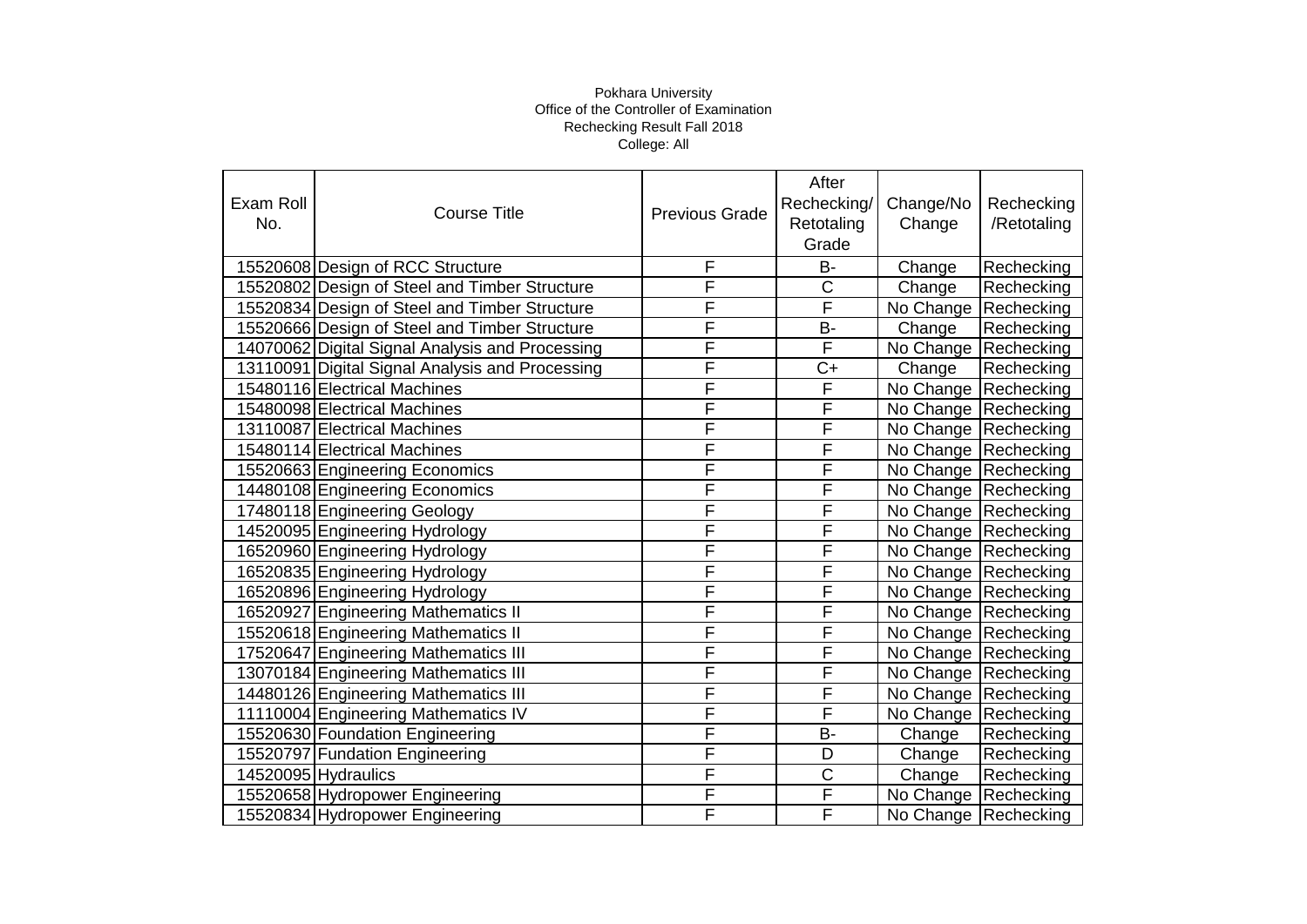| Exam Roll<br>No. | <b>Course Title</b>                         | <b>Previous Grade</b> | After<br>Rechecking/<br>Retotaling<br>Grade | Change/No<br>Change  | Rechecking<br>/Retotaling |
|------------------|---------------------------------------------|-----------------------|---------------------------------------------|----------------------|---------------------------|
|                  | 17480121 Logic Circuit                      | F                     | $C+$                                        | Change               | Rechecking                |
|                  | 17480137 Logic Circuit                      | F                     | F                                           | No Change            | Rechecking                |
|                  | 13480089 Machine Design                     | F                     | F                                           |                      | No Change Rechecking      |
|                  | 16520872 Numerical Methods                  | F                     | <b>B-</b>                                   | Change               | Rechecking                |
|                  | 14520114 Numerical Methods                  | F                     | F                                           |                      | No Change Rechecking      |
|                  | 15520609 Numerical Methods                  | F                     | F                                           |                      | No Change Rechecking      |
|                  | 15520668 Numerical Methods                  | F                     | F                                           |                      | No Change Rechecking      |
|                  | 13520429 Object Oriented Programming in C++ | F                     | F                                           |                      | No Change Rechecking      |
|                  | 15520626 Object Oriented Programming in C++ | F                     | F                                           |                      | No Change Rechecking      |
|                  | 15520587 Object Oriented Programming in C++ | F                     | F                                           |                      | No Change Rechecking      |
| 17070385 Physics |                                             | F                     | F                                           |                      | No Change Rechecking      |
|                  | 13110087 Power Electronics                  | F                     | F                                           | No Change Rechecking |                           |
|                  | 13110087 Power Plant Design                 | F                     | F                                           |                      | No Change Rechecking      |
|                  | 14070065 Programming in C                   | F                     | F                                           | No Change Rechecking |                           |
|                  | 13520455 Programming in C                   | F                     | F                                           |                      | No Change Rechecking      |
|                  | 14520143 Programming in C                   | F                     | F                                           | No Change Rechecking |                           |
|                  | 13520409 Programming in C                   | F                     | F                                           |                      | No Change Rechecking      |
|                  | 18480105 Programming in C                   | F                     | F                                           | No Change Rechecking |                           |
|                  | 17480135 Programming in C                   | F                     | $\mathsf{F}$                                |                      | No Change Rechecking      |
|                  | 18480128 Programming in C                   | F                     | F                                           |                      | No Change Rechecking      |
|                  | 18480114 Programming in C                   | F                     | F                                           |                      | No Change Rechecking      |
|                  | 13480115 Programming in C                   | F                     | F                                           |                      | No Change Rechecking      |
|                  | 18041171 Programming in C                   | F                     | F                                           |                      | No Change Rechecking      |
|                  | 18041168 Programming in C                   | F                     | F                                           | No Change Rechecking |                           |
|                  | 18041172 Programming in C                   | F                     | F                                           |                      | No Change Rechecking      |
|                  | 12480121 Programming in C                   | F                     | F                                           |                      | No Change Rechecking      |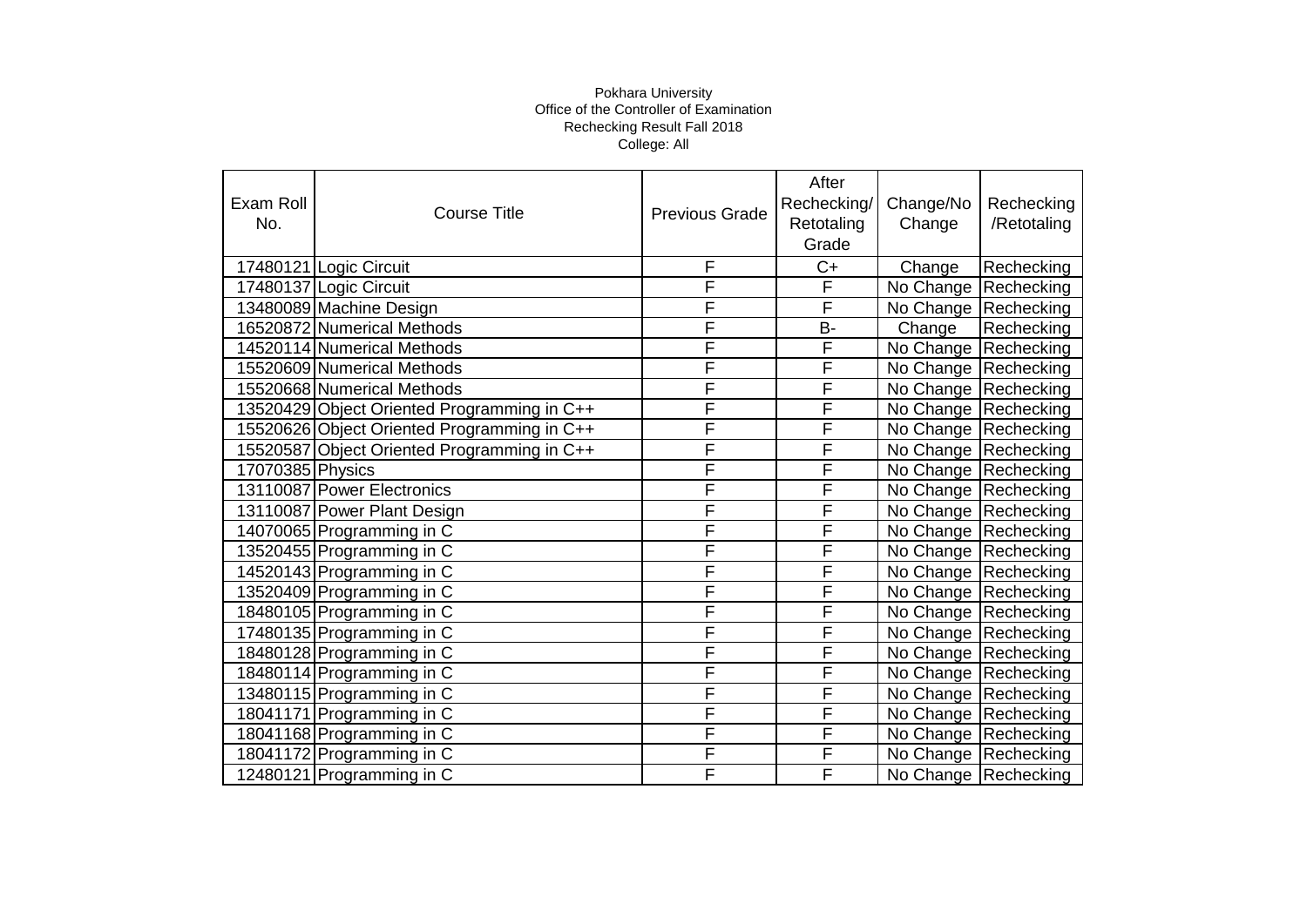|           |                                 |                       | After                   |                        |                      |
|-----------|---------------------------------|-----------------------|-------------------------|------------------------|----------------------|
| Exam Roll | <b>Course Title</b>             | <b>Previous Grade</b> | Rechecking/             | Change/No              | Rechecking           |
| No.       |                                 |                       | Retotaling              | Change                 | /Retotaling          |
|           |                                 |                       | Grade                   |                        |                      |
|           | 18480131 Programming in C       | F                     | F                       | No Change Rechecking   |                      |
|           | 14480119 Programming in C       | F                     | F                       | No Change Rechecking   |                      |
|           | 14480138 Programming in C       | F                     | F                       | No Change Rechecking   |                      |
|           | 16110050 Signals and Systems    | F                     | F                       | No Change Rechecking   |                      |
|           | 16110052 Signals and Systems    | F                     | F                       | No Change   Rechecking |                      |
|           | 13480115 Signals and Systems    | F                     | F                       | No Change Rechecking   |                      |
|           | 16520872 Soil Mechanics         | F                     | $\overline{\mathsf{F}}$ | No Change Rechecking   |                      |
|           | 14520177 Soil Mechanics         | F                     | F                       | No Change Rechecking   |                      |
|           | 16520942 Soil Mechanics         | F                     | F                       |                        | No Change Rechecking |
|           | 16520977 Soil Mechanics         | D                     | D                       | No Change Rechecking   |                      |
|           | 13520459 Soil Mechanics         | F                     | F                       | No Change Rechecking   |                      |
|           | 16520960 Soil Mechanics         | F                     | D                       | Change                 | Rechecking           |
|           | 14520168 Soil Mechanics         | F                     | $\overline{\mathsf{F}}$ | No Change Rechecking   |                      |
|           | 16520920 Strength of Materials  | F                     | F                       | No Change Rechecking   |                      |
|           | 17521082 Strength of Materials  | F                     | $B+$                    | Change                 | Rechecking           |
|           | 15520793 Structural Analysis I  | F                     | F                       | No Change Rechecking   |                      |
|           | 15520670 Structural Analysis I  | F                     | B                       | Change                 | Rechecking           |
|           | 15520641 Structural Analysis I  | F                     | F                       | No Change Rechecking   |                      |
|           | 14520906 Structural Analysis I  | F                     | $\overline{\mathsf{F}}$ | No Change Rechecking   |                      |
|           | 13520875 Structural Analysis I  | F                     | F                       | No Change Rechecking   |                      |
|           | 15520593 Structural Analysis I  | F                     | F                       | No Change Rechecking   |                      |
|           | 15520657 Structural Analysis I  | F                     | F                       | No Change Rechecking   |                      |
|           | 16520948 Structural Analysis II | F                     | F                       | No Change Rechecking   |                      |
|           | 16520955 Structural Analysis II | F                     | F                       | No Change Rechecking   |                      |
|           | 16520975 Structural Analysis II | F                     | $\overline{\mathsf{F}}$ | No Change Rechecking   |                      |
|           | 13520459 Structural Analysis II | F                     | $\overline{\mathsf{F}}$ | No Change Rechecking   |                      |
|           | 15520621 Structural Analysis II | F                     | $C+$                    | Change                 | Rechecking           |
|           | 16520835 Structural Analysis II | F                     | F                       |                        | No Change Rechecking |